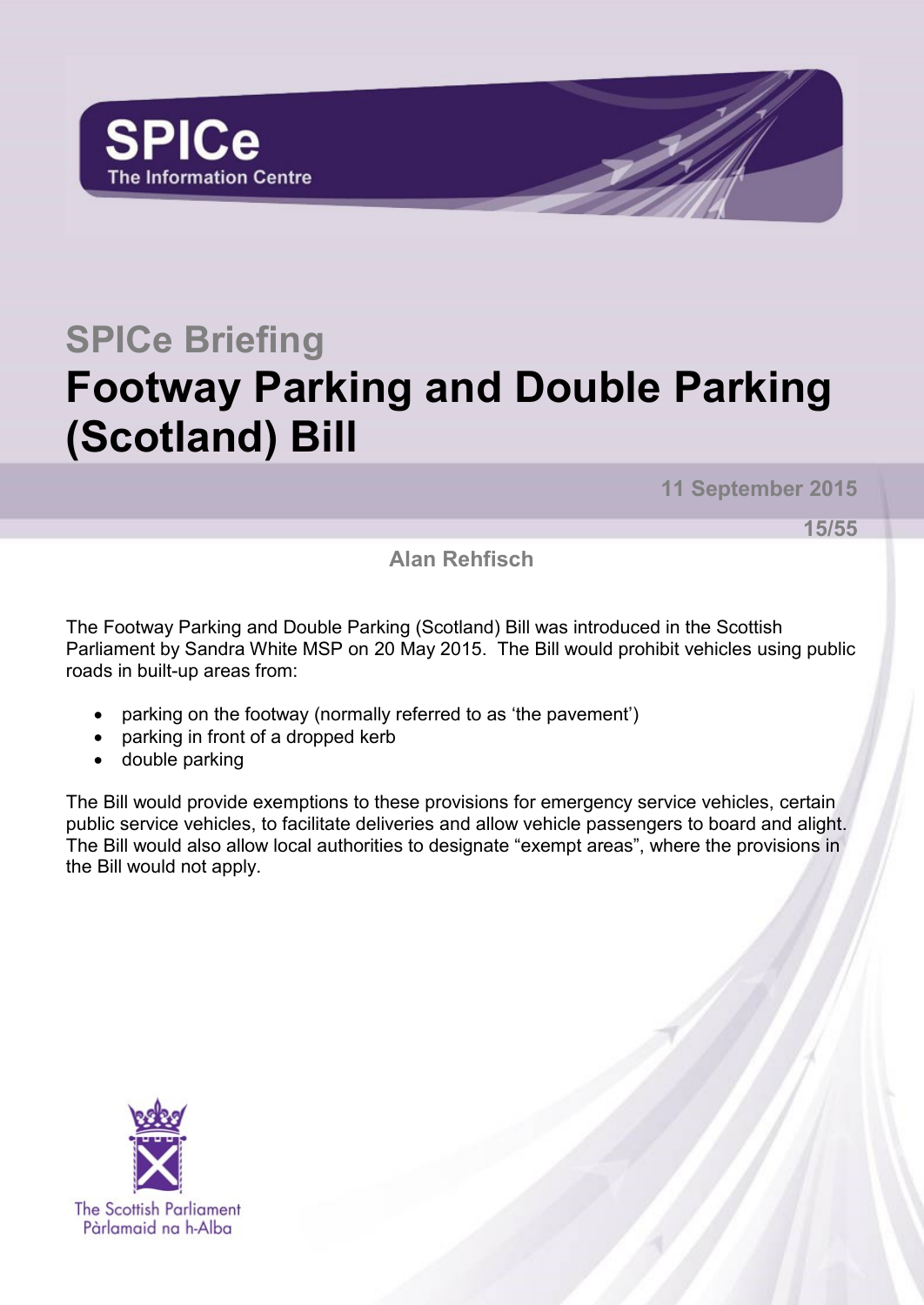## **CONTENTS**

| PROVISIONS OF THE FOOTWAY PARKING AND DOUBLE PARKING (SCOTLAND) BILL 3            |  |
|-----------------------------------------------------------------------------------|--|
|                                                                                   |  |
|                                                                                   |  |
|                                                                                   |  |
| LEGISLATION AND REGULATIONS GOVERNING FOOTWAY, DROPPED KERB AND DOUBLE PARKING IN |  |
|                                                                                   |  |
|                                                                                   |  |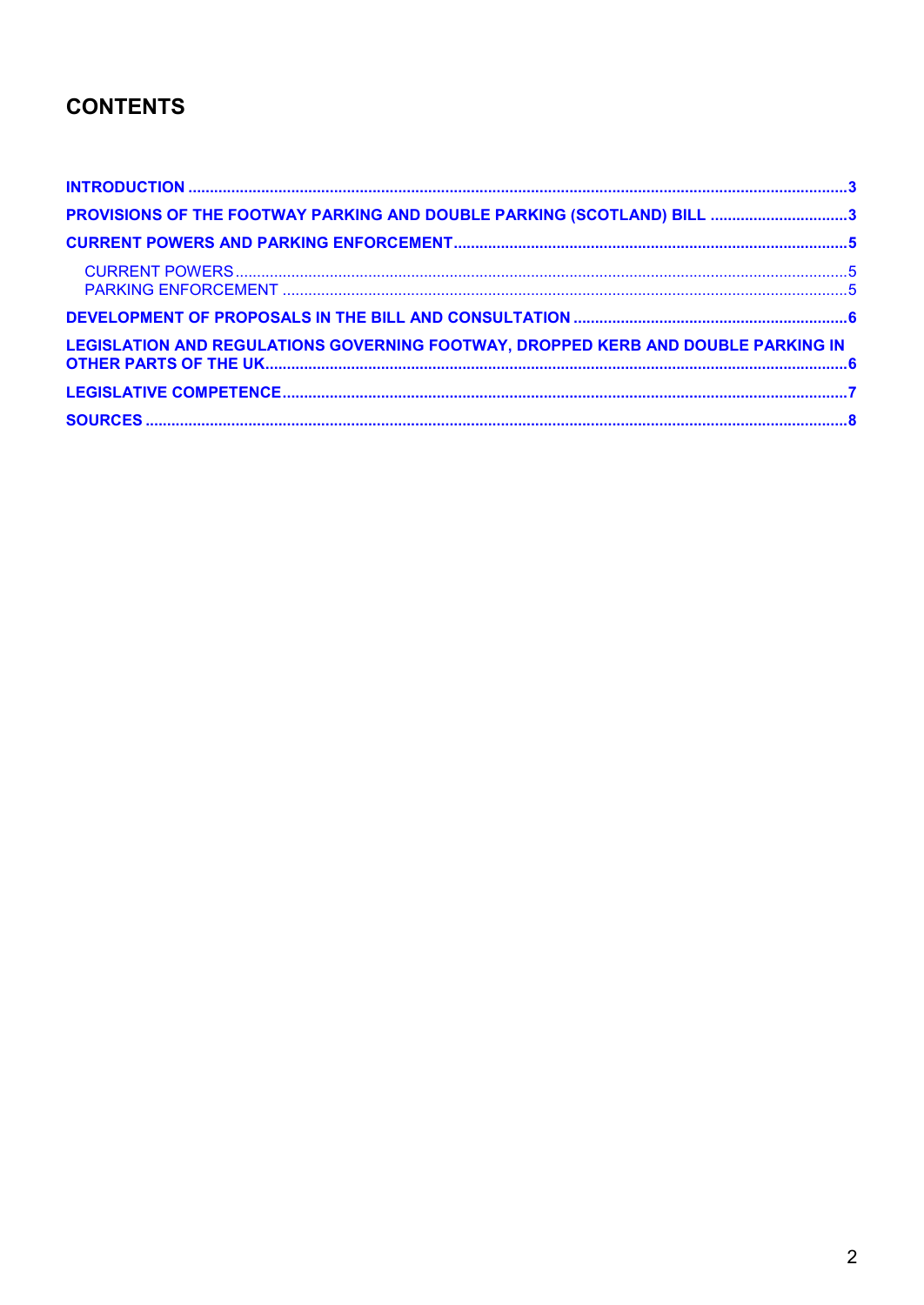# <span id="page-2-0"></span>**INTRODUCTION**

This briefing outlines the provisions set out in the Footway Parking and Double Parking (Scotland) Bill ("the Bill"). It goes on to set out the development of the proposals in the Bill and previous consultation on this issue. It also outlines legislation and regulations governing parking enforcement and footway, dropped kerb and double parking regulation in other parts of the UK.

## <span id="page-2-1"></span>**PROVISIONS OF THE FOOTWAY PARKING AND DOUBLE PARKING (SCOTLAND) BILL**

Section 1 states that the provisions of the Bill would apply to all Scottish public roads in built up areas. The provisions would not apply to special roads, which are normally trunk roads and the responsibility of Transport Scotland. "Built up area" covers all restricted roads, which are defined in the Road Traffic Regulation Act 1984. Restricted roads are those that are automatically subject to the default 30mph limit, including roads where the limit has been reduced to 20mph.

Section 2 would introduce a prohibition on parking or waiting on the footway. There are three specific exemptions to this prohibition:

- 1. where the vehicle is being used for fire brigade, police or ambulance purposes
- 2. the vehicle is parked on a disabled persons' parking place which forms part of the footway
- 3. within an "exempt area" designated by a local authority under the provisions of Section 6 of the Bill

In addition, vehicles would be allowed to stop on a footway to avoid obstructing a vehicle being used for fire brigade, police or ambulance purposes where circumstances beyond the driver's control require it or to avoid an accident.

Section 3 would introduce a prohibition on parking or waiting in front of a dropped kerb. The Bill sets out the following exemptions to this prohibition:

- where the vehicle is parked in a designated parking place or any other part of the carriageway where parking is allowed
- where the vehicle is parked outside residential premises by, or with the consent but not consent for reward, of the occupier of the premises
- where the vehicle is being used for fire brigade, ambulance or police purposes
- where the vehicle is being used to deliver or collect goods from any premises, or is being loaded from or unloaded to any premises, and
	- o the delivery, collection, loading or unloading cannot reasonably be carried out in relation to those premises without the vehicle being parked in front of a dropped kerb
	- $\circ$  the vehicle is so parked for no longer than is necessary and for no more than 20 minutes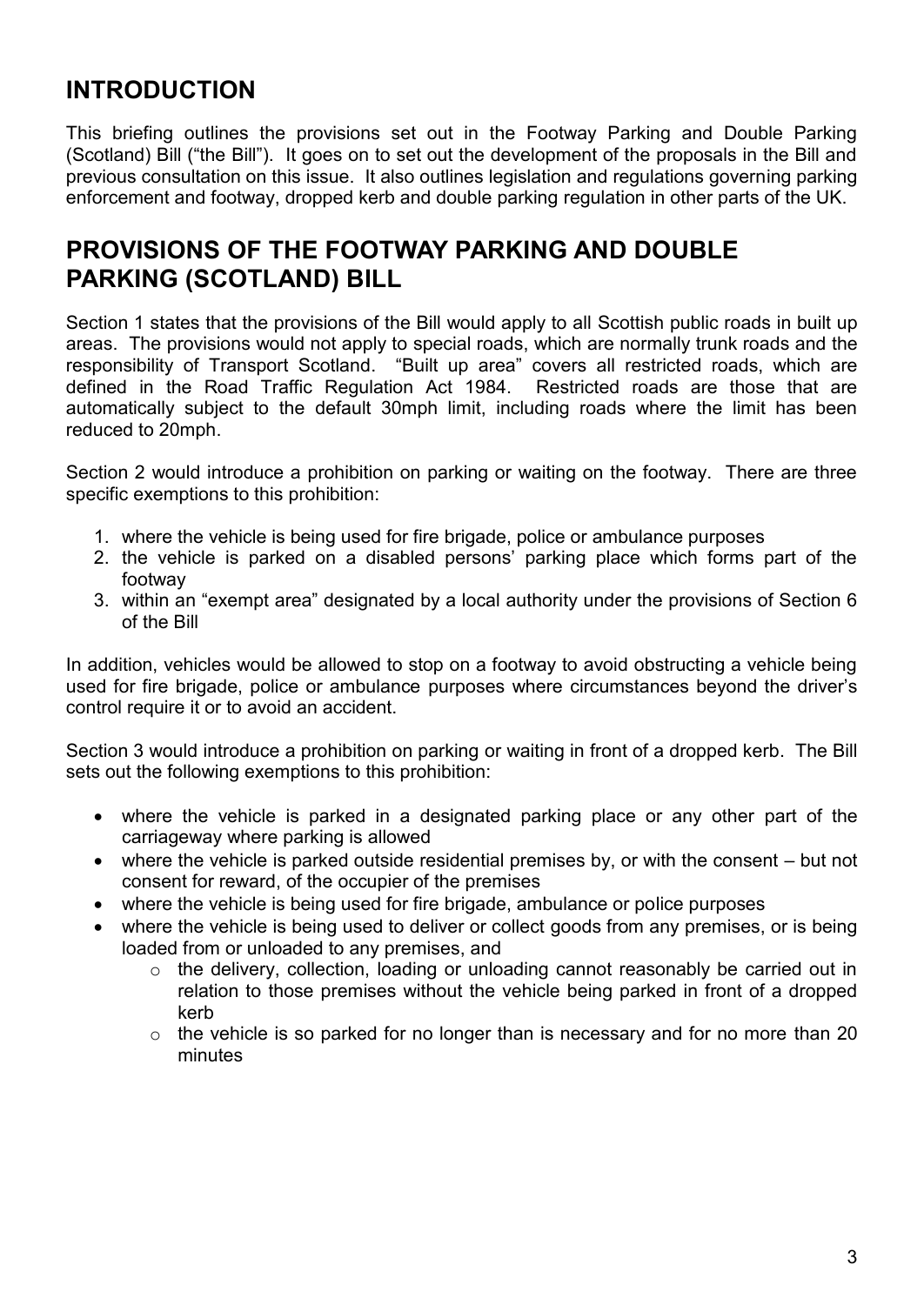- the vehicle is being used in connection with the following activities, and is parked for no longer than necessary:
	- o any building operation, demolition or excavation
	- $\circ$  local authority waste collection
	- $\circ$  removing an obstruction to traffic
	- o road works
	- o utility works

In addition, vehicles would be allowed to stop in front of a dropped kerb to avoid obstructing a vehicle being used for fire brigade, police or ambulance purposes; where circumstances beyond the driver's control require it; or to avoid an accident or to allow passengers to board or alight.

Section 4 would introduce a prohibition on double parking or waiting whilst double parked. Double parking is defined as a vehicle being parked more than 50cm from the edge of the carriageway. The Bill sets out the following exemptions to this prohibition:

- where the vehicle is parked in a designated parking place or any other part of the carriageway where parking is allowed
- where the vehicle is being used for fire brigade, ambulance or police purposes
- where the vehicle is being used to deliver or collect goods from any premises, or is being loaded from or unloaded to any premises, and
	- o the delivery, collection, loading or unloading cannot reasonably be carried out in relation to those premises without the vehicle being parked on the footway
	- o the vehicle is so parked for no longer than is necessary and for no more than 20 minute
- the vehicle is being used in connection with and of the following, and is parked for no longer than necessary:
	- o any building operation, demolition or excavation
	- $\circ$  local authority waste collection
	- $\circ$  removing an obstruction to traffic
	- o road works
	- o utility works

In addition, vehicles would be allowed to stop more than 50cm from the edge of the carriageway where circumstances beyond the driver's control require it; to avoid an accident or to allow passengers to board or alight.

Section 5 states that "The prohibitions in sections 2, 3 and 4 are enforceable as if imposed by a traffic regulation order made under section 1 of the 1984 Act."

A Traffic Regulation Order (TRO) is the legal instrument used by local authorities to give effect to traffic management measures on roads within their area, e.g. yellow lines. A TRO may take effect at all times or during specified periods, and certain classes of traffic may be exempted from a TRO. The Road Traffic Regulation Act 1984 provides the legislative basis for TROs, while the procedures to be followed in obtaining a TRO are set out in the Local Authorities' Traffic Regulation Order (Procedures) (Scotland) Regulations 1999, as amended.

Section 6 would give local authorities the power to designate "exempt areas", where any or all of the provisions set out in sections 2 to 4 would not apply. An exempt area would be designated under the TRO procedures, which are briefly described above.

Sections 7, 8 and 9 covers interpretation of terms used in the Bill, establishes the commencement date as 12 months after the date of Royal Assent and defines the short title.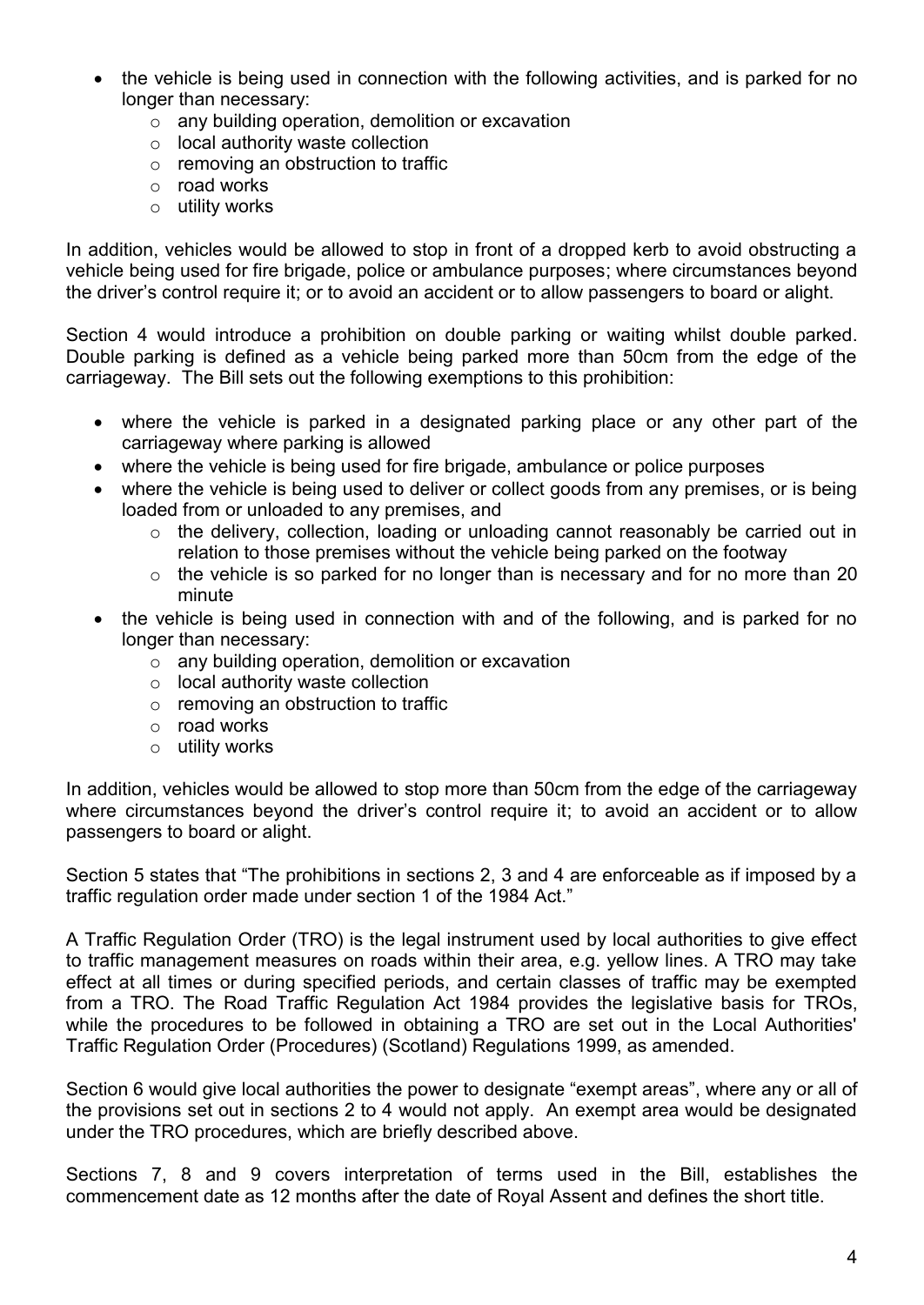## <span id="page-4-0"></span>**CURRENT POWERS AND PARKING ENFORCEMENT**

## <span id="page-4-1"></span>**CURRENT POWERS**

Currently, it is not an offence to park on the footway in Scotland, although it is an offence to drive on a footway under Section 129(5) of the Roads (Scotland) Act 1984 ("the 1984 Act). It is also an offence under Section 129(2) of the 1984 Act for a person "…without lawful authority or reasonable excuse, places or deposits anything in a road so as to obstruct the passage of, or to endanger, road users".

It is an offence to leave a vehicle in such a way as to cause an obstruction to other people. Section 99 of the Road Traffic Regulation Act 1984 and the Removal and Disposal of Vehicles Regulations 1986 (as amended) grant police constables powers to require the owner, driver or person in charge of a vehicle which is causing an obstruction to other people (which includes pedestrians) to move that vehicle. A police constable can also arrange for such a vehicle to be removed if the person responsible will not move it or cannot be found, a charge will be made to the vehicle owner if the vehicle is removed.

There is no statutory definition of what constitutes an obstruction. The decision on whether any particular vehicle is causing an obstruction would be a matter for the police officer dealing with the incident.

It is an offence to park a heavy commercial vehicle, defined as a goods vehicle with an operating weight exceeding 7.5 tonnes, on a footway under Section 19 of the Road Traffic Act 1988. It is not an offence to park a heavy commercial vehicle on the footway where:

- It is parked in accordance with permission given by a police officer
- It is parked on the footway for the purpose of saving life, extinguishing a fire or meeting any other similar emergency
- For the purposes of loading and unloading, where the following conditions are met:
	- o The loading or unloading could not be carried out satisfactorily had the vehicle not been parked on the footway
	- o The vehicle is not left unattended while parked.

#### <span id="page-4-2"></span>**PARKING ENFORCEMENT**

Parking enforcement is either the responsibility of the local authority or Police Scotland, as explained below:

**Local Authority:** 14 Scottish local authorities - Aberdeen City, Argyll & Bute, City of Edinburgh, Dundee City, East Ayrshire, East Dunbartonshire, East Renfrewshire, Fife, Glasgow City, Inverclyde, North Lanarkshire, Perth & Kinross, South Ayrshire and South Lanarkshire - operate decriminalised on-street parking enforcement. This means that, under the provisions of the Road Traffic Act 1991, the local authority has assumed control of the enforcement of parking offences within their areas from the police.

In these areas enforcement is carried out by parking attendants employed by the local authority, or a contractor appointed to undertake this task by the authority. Parking attendants can issue fixed penalty notices for parking offences, which are enforceable by the local authority without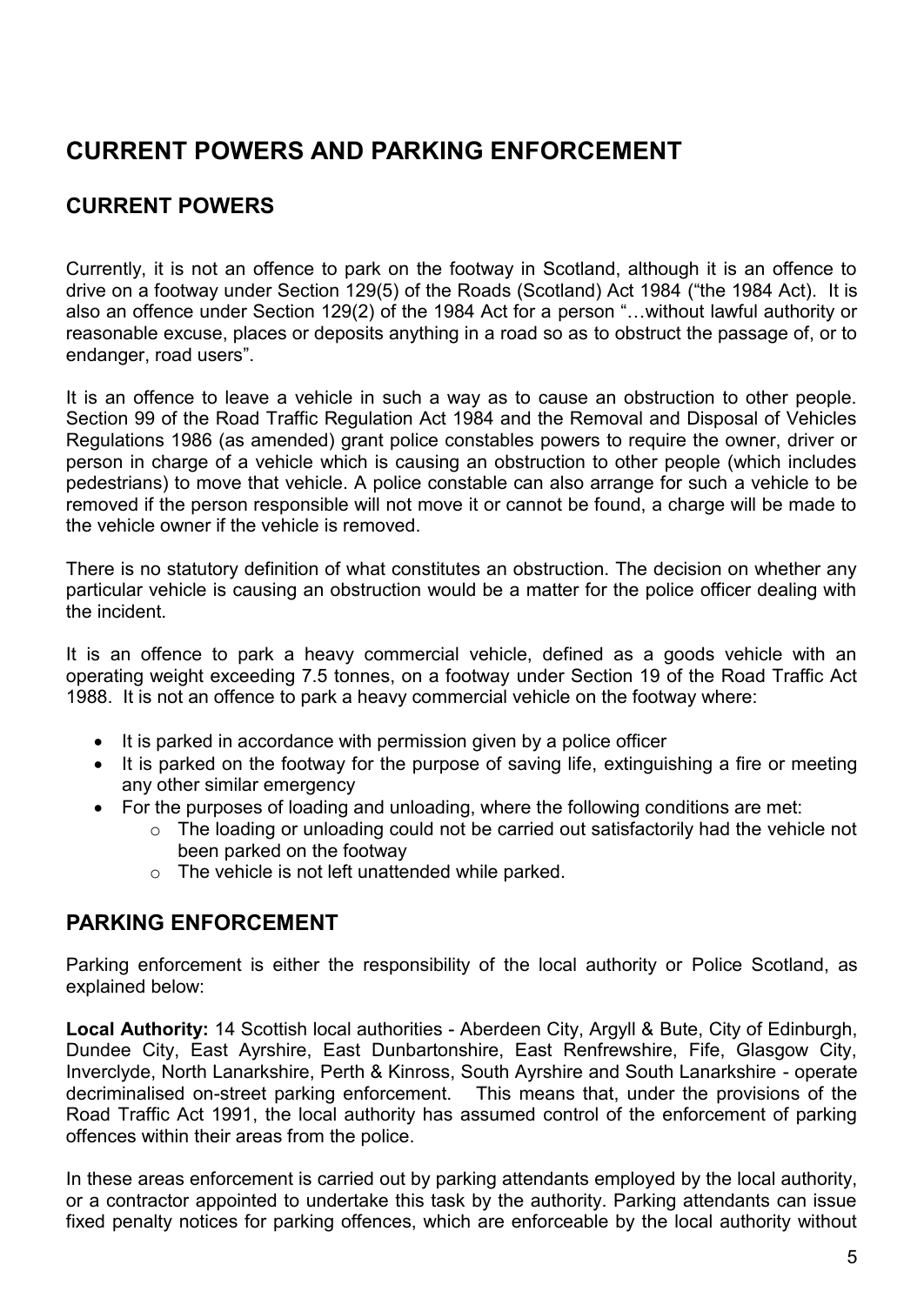recourse to the courts. Appeals against fixed penalty notices are heard by an Independent Parking Adjudicator.

The level of any fixed penalty is set by the local authority concerned.

**Police Scotland:** Outside of the 14 decriminalised parking enforcement areas parking offences are still enforced by Police Scotland. Until February 2014 police parking enforcement was normally carried out by police traffic wardens. However, Police Scotland has withdrawn traffic wardens from most parts of Scotland. Police officers normally deal with parking offences through the issue of fixed penalty notices. However, in areas where police are responsible for parking enforcement, offences can be enforced through the courts, normally only after an offender chooses not to pay a fixed penalty notice, and can on conviction be the subject of fines up to level 3 on the summary fine standard scale, i.e. up to £1000.

## <span id="page-5-0"></span>**DEVELOPMENT OF PROPOSALS IN THE BILL AND CONSULTATION**

Proposals for a members' Bill on footway parking have been lodged on three occasions, as set out below:

Ross Finnie MSP lodged a proposal for a [Regulation of Dropped Kerbs and Pavement Parking](http://www.scottish.parliament.uk/parliamentarybusiness/Bills/22287.aspx)  [\(Scotland\) Bill](http://www.scottish.parliament.uk/parliamentarybusiness/Bills/22287.aspx) on 1 October 2010. A consultation on the proposal ran from 1 October 2010 until 31 January 2011, to which 123 responses were received. 83% of respondents supported the proposals in full or part. The final proposal was lodged on 8 March 2011. The proposal had received sufficient support from MSPs to be introduced as a Bill. However, the proposal fell on dissolution of the Scottish Parliament on 22 March 2011.

Joe Fitzpatrick MSP lodged a proposal for a [Responsible Parking \(Scotland\) Bill](http://www.scottish.parliament.uk/parliamentarybusiness/Bills/49061.aspx) on 28 March 2012. A consultation on the proposal ran from 28 March 2012 until 30 June 2012. The proposal was withdrawn on 26 September 2012, following Joe Fitzpatrick MSP becoming a Minister of the Scottish Government. A total of 414 responses were received to the consultation, with 95% supporting the proposals in full or part.

Sandra White MSP lodged a proposal for a [Responsible Parking \(Scotland\) Bill \(2\)](http://www.scottish.parliament.uk/parliamentarybusiness/Bills/57851.aspx) on 13 December 2012. The Infrastructure and Capital Investment Committee indicated at its meeting of 23 January 2013 that they were satisfied that no further consultation on the proposal was necessary, given previous consultation by Joe Fitzpatrick MSP. The final proposal was lodged on 24 January 2013 and had received sufficient cross-party support one month from the date it was lodged to give the Member the right to introduce the Bill.

## <span id="page-5-1"></span>**LEGISLATION AND REGULATIONS GOVERNING FOOTWAY, DROPPED KERB AND DOUBLE PARKING IN OTHER PARTS OF THE UK**

Parking on the footway, in front of dropped kerbs and double parking are prohibited in some parts of England, under the following legislation.

It is an offence to park on the footway of any urban road in London under the provisions of Section 15 of the Greater London Council (General Powers) Act 1974. There are a number of exemptions from this prohibition for emergency service and public service vehicles.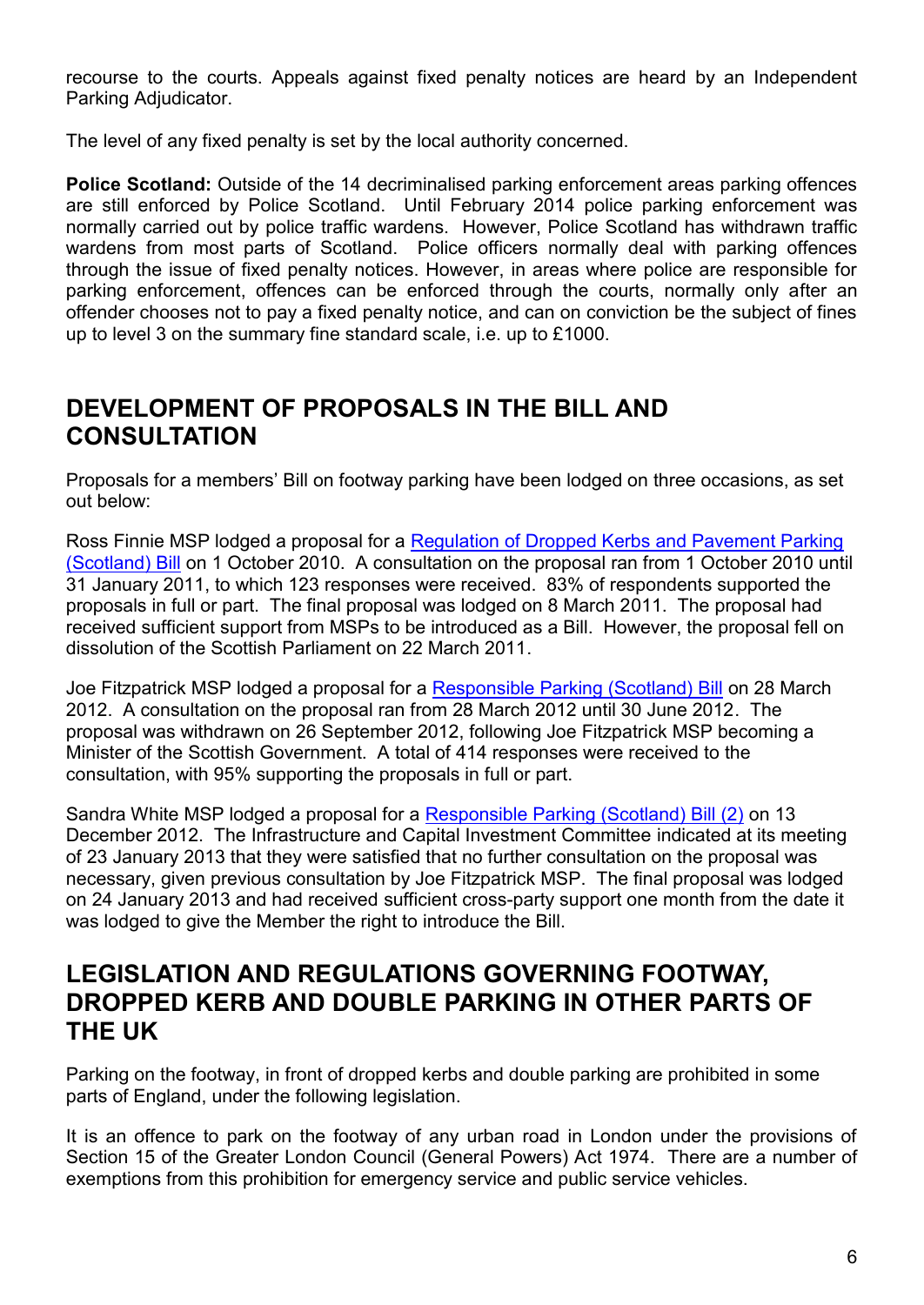Section 84 and Schedule 10 of the Traffic Management Act 2004 ("the 2004 Act") allows certain categories of English local authority to apply to the UK Secretary of State for Transport to designate an area as a "special enforcement area". Section 85 of the 2004 Act prohibits double parking within a special enforcement area and Section 86 prohibits parking at dropped kerbs within a special enforcement area. It is worth noting that sections 3 and 4 of the Bill are almost word-for-word copies of sections 85 and 86 of the 2004 Act.

## <span id="page-6-0"></span>**LEGISLATIVE COMPETENCE**

The Presiding Officer's statement of legislative competence, which accompanies the [explanatory notes,](http://www.scottish.parliament.uk/S4_Bills/Footway%20Parking%20and%20Double%20Parking%20(Scotland)%20Bill/b69s4-introd-en.pdf) states:

"On 20 May 2015, the Presiding Officer (Rt. Hon Tricia Marwick MSP) made the following statement:

"In terms of section 31(2) of the Scotland Act 1998, I am required, prior to the introduction of the Footway Parking and Double Parking (Scotland) Bill, to make a statement on whether the provisions of that Bill would, in my view, be within the legislative competence of the Parliament.

In my view, the Footway Parking and Double Parking (Scotland) Bill would not be within the legislative competence of the Parliament. The reason for this view is that I consider that the Bill makes provision which relates to a reserved matter, namely the subject matter of Part 1 of the Road Traffic Act 1988 (insofar as not excepted)."

The member's statement on legislative competence, which also accompanies the explanatory notes reach a different view, stating:

"On 19 May 2015, the member who introduced the Bill (Sandra White MSP) made the following statement:

"In my view, the provisions of the Footway Parking and Double Parking (Scotland) Bill would be within the legislative competence of the Scottish Parliament."

Previously, Mark Lazarowicz MP introduced the [Responsible Parking \(Scotland\) Bill](http://services.parliament.uk/bills/2014-15/responsibleparkingscotland.html) in the UK Parliament during session 2014-15. The purpose of this Bill was to amend the Scotland Act 1998 to put the ability of the Scottish Parliament to legislate in this area beyond doubt. This Bill fell on the dissolution of the UK Parliament. However, Mark Lazarowicz MP had secured a [written commitment](https://d3n8a8pro7vhmx.cloudfront.net/labourclp186/pages/209/attachments/original/1420713403/Letter_from_David_Mundell_to_Mark_Lazarowicz_re_Responsible_Parking_-_9_December_2014.pdf?1420713403) from David Mundell MP, then Parliamentary Under-Secretary of State at the Scotland Office, to devolve powers over on-street parking to the Scottish Parliament if this was requested by the Scottish Government.

The issue of parking on the footway, in front of dropped kerbs and double parking did not feature in the Report of the Smith Commission for further devolution of powers to the Scottish [Parliament](http://www.smith-commission.scot/wp-content/uploads/2014/11/The_Smith_Commission_Report-1.pdf) (Smith Commission 2014).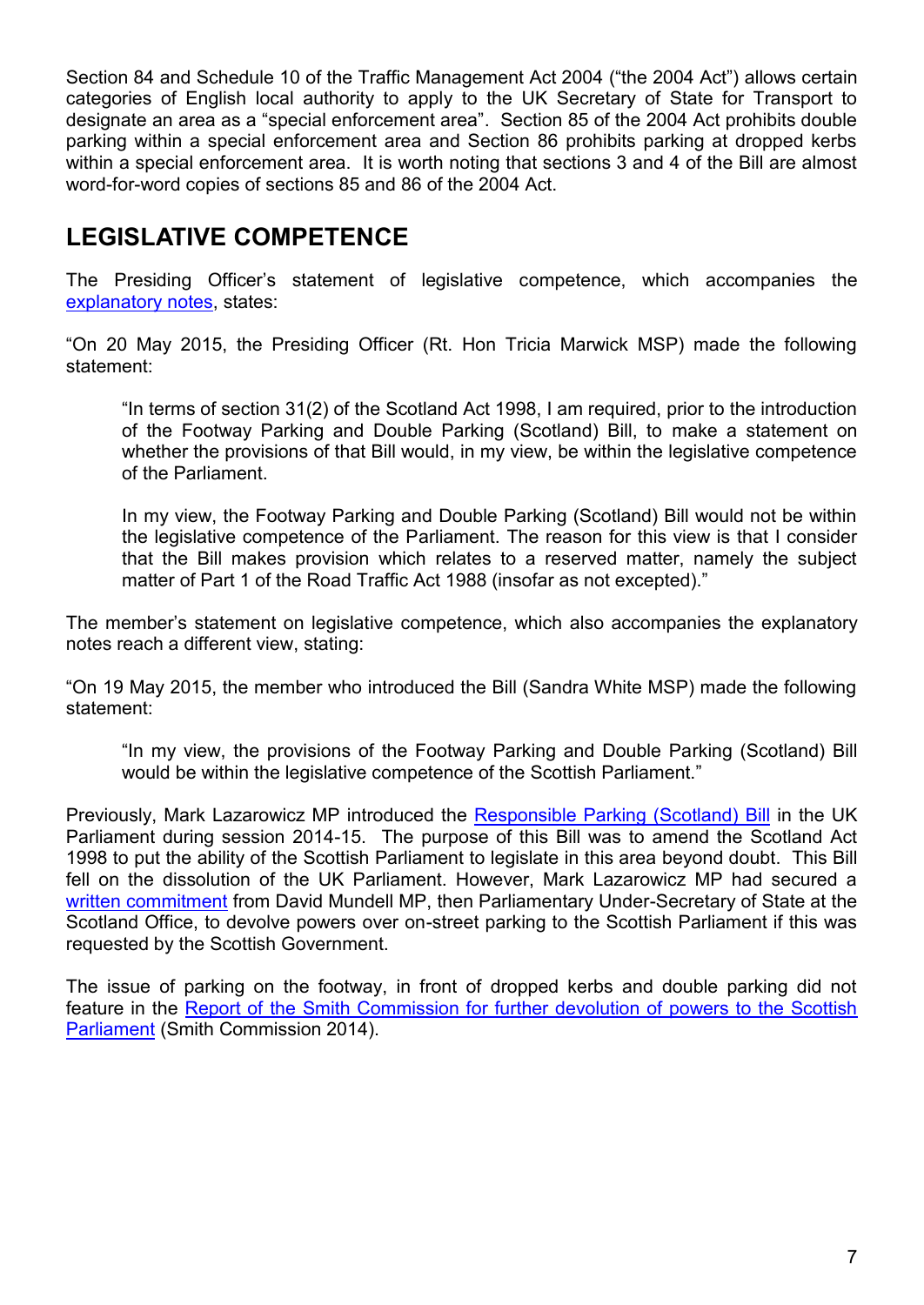# <span id="page-7-0"></span>**SOURCES**

*Footway Parking and Double Parking (Scotland) Bill [as introduced] Session 4 (2015). SP Bill 69.* Edinburgh: Scottish Parliament. Available at: [http://www.scottish.parliament.uk/S4\\_Bills/Footway%20Parking%20and%20Double%20Parking](http://www.scottish.parliament.uk/S4_Bills/Footway%20Parking%20and%20Double%20Parking%20(Scotland)%20Bill/b69s4-introd.pdf) [%20\(Scotland\)%20Bill/b69s4-introd.pdf](http://www.scottish.parliament.uk/S4_Bills/Footway%20Parking%20and%20Double%20Parking%20(Scotland)%20Bill/b69s4-introd.pdf)

*Footway Parking and Double Parking (Scotland) Bill: Explanatory Notes (and other accompanying documents) Session 4 (2015). SP Bill 69-EN.* Edinburgh: Scottish Parliament. Available at:

[http://www.scottish.parliament.uk/S4\\_Bills/Footway%20Parking%20and%20Double%20Parking](http://www.scottish.parliament.uk/S4_Bills/Footway%20Parking%20and%20Double%20Parking%20(Scotland)%20Bill/b69s4-introd-en.pdf) [%20\(Scotland\)%20Bill/b69s4-introd-en.pdf](http://www.scottish.parliament.uk/S4_Bills/Footway%20Parking%20and%20Double%20Parking%20(Scotland)%20Bill/b69s4-introd-en.pdf)

*Footway Parking and Double Parking (Scotland) Bill: Policy Memorandum Session 4 (2015). SP Bill 69-PM.* Edinburgh: Scottish Parliament. Available at: [http://www.scottish.parliament.uk/S4\\_Bills/Footway%20Parking%20and%20Double%20Parking](http://www.scottish.parliament.uk/S4_Bills/Footway%20Parking%20and%20Double%20Parking%20(Scotland)%20Bill/b69s4-introd-pm.pdf) [%20\(Scotland\)%20Bill/b69s4-introd-pm.pdf](http://www.scottish.parliament.uk/S4_Bills/Footway%20Parking%20and%20Double%20Parking%20(Scotland)%20Bill/b69s4-introd-pm.pdf)

*Proposed Regulation of Dropped Kerbs and Pavement Parking (Scotland) Bill* [online]: Available at:<http://www.scottish.parliament.uk/parliamentarybusiness/Bills/22287.aspx>

*Proposed Responsible Parking (Scotland) Bill* [Online]. Available at: <http://www.scottish.parliament.uk/parliamentarybusiness/Bills/49061.aspx>

*Proposed Responsible Parking (Scotland) Bill (2)* [Online]. Available at: <http://www.scottish.parliament.uk/parliamentarybusiness/Bills/57851.aspx>

*Responsible Parking (Scotland) Bill* [Online]. Available at: <http://services.parliament.uk/bills/2014-15/responsibleparkingscotland.html>

Scotland Office (2014) *Letter from David Mundell MP to Mark Lazarowicz MP regarding the Responsible Parking (Scotland) Bill dated 9 December 2014*. London: Scotland Office. Available at: [https://d3n8a8pro7vhmx.cloudfront.net/labourclp186/pages/209/attachments/original/14207134](https://d3n8a8pro7vhmx.cloudfront.net/labourclp186/pages/209/attachments/original/1420713403/Letter_from_David_Mundell_to_Mark_Lazarowicz_re_Responsible_Parking_-_9_December_2014.pdf?1420713403) 03/Letter from David Mundell to Mark Lazarowicz re Responsible Parking -[\\_9\\_December\\_2014.pdf?1420713403](https://d3n8a8pro7vhmx.cloudfront.net/labourclp186/pages/209/attachments/original/1420713403/Letter_from_David_Mundell_to_Mark_Lazarowicz_re_Responsible_Parking_-_9_December_2014.pdf?1420713403)

Smith Commission (2014) *Report of the Smith Commission for further devolution of powers to the Scottish Parliament*. Edinburgh: Smith Commission. Available at: [http://www.smith-commission.scot/wp](http://www.smith-commission.scot/wp-content/uploads/2014/11/The_Smith_Commission_Report-1.pdf)[content/uploads/2014/11/The\\_Smith\\_Commission\\_Report-1.pdf](http://www.smith-commission.scot/wp-content/uploads/2014/11/The_Smith_Commission_Report-1.pdf)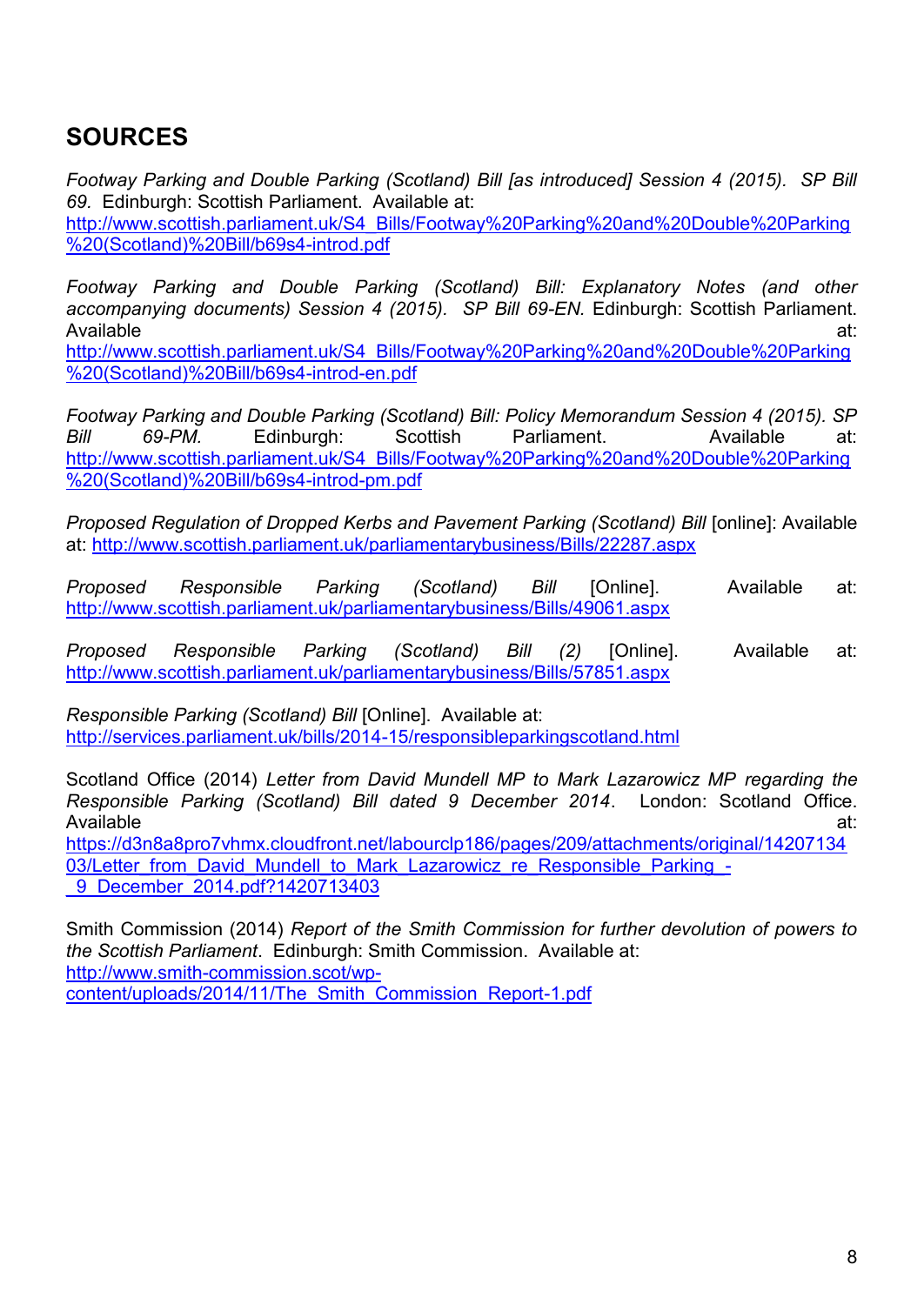THIS PAGE IS INTENTIONALLY BLANK.